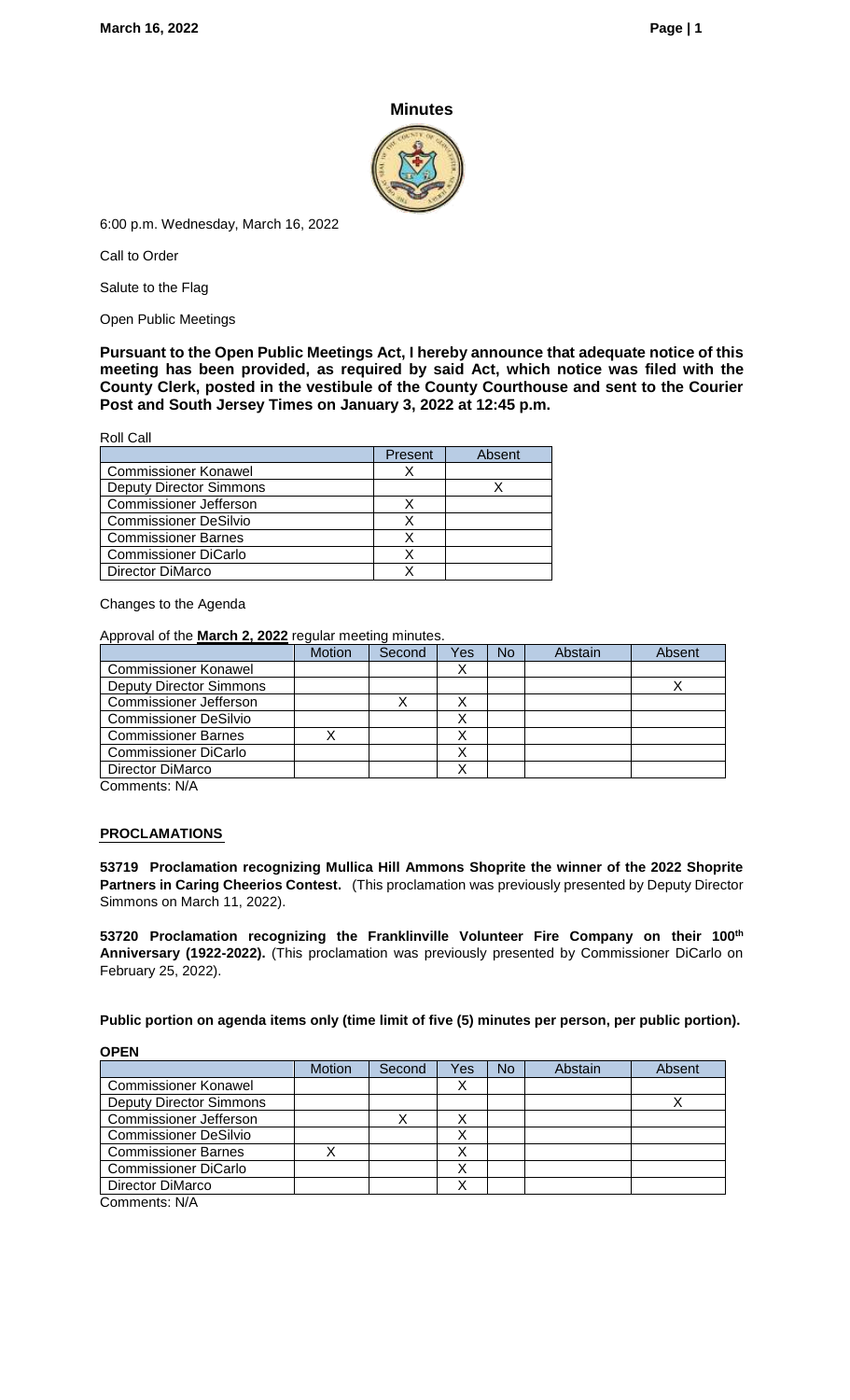### **CLOSE**

|                                                | <b>Motion</b> | Second | Yes | <b>No</b> | Abstain | Absent |
|------------------------------------------------|---------------|--------|-----|-----------|---------|--------|
| <b>Commissioner Konawel</b>                    |               |        |     |           |         |        |
| <b>Deputy Director Simmons</b>                 |               |        |     |           |         |        |
| <b>Commissioner Jefferson</b>                  |               |        |     |           |         |        |
| <b>Commissioner DeSilvio</b>                   |               |        | ⌒   |           |         |        |
| <b>Commissioner Barnes</b>                     |               |        |     |           |         |        |
| <b>Commissioner DiCarlo</b>                    |               |        |     |           |         |        |
| Director DiMarco                               |               |        |     |           |         |        |
| $Q_{\text{max}}$ and $\text{max}$ $\text{min}$ |               |        |     |           |         |        |

Comments: N/A

### **RESOLUTIONS**

### **DEPARTMENT OF ADMINISTRATION DIRECTOR DIMARCO DEPUTY DIRECTOR SIMMONS**

**53721 RESOLUTION AUTHORIZING AND CONFIRMING SETTLEMENT OF STATE TAX COURT TAX APPEALS.**

**53722 RESOLUTION AUTHORIZING A CONTRACT WITH STEVEN W. BARTELT, MAI AND ROBERT M. SAPIO REAL ESTATE APPRAISAL & CONSULTING, LLC FROM APRIL 2, 2022 TO APRIL 1, 2023 IN AN AMOUNT NOT TO EXCEED \$25,000.00 PER CONTRACT.**

**53723 RESOLUTION AUTHORIZING CONTRACTS WITH PITMAN ANIMAL HOSPITAL, LLC, CLAYTON VETERINARY CENTER, LLC, AND DELAWARE VALLEY VETERINARY HOSPITAL, P.C. FOR VETERINARY SERVICES FOR THE GLOUCESTER COUNTY ANIMAL SHELTER FROM APRIL 1, 2022 TO MARCH 31, 2023.**

**53724 RESOLUTION AUTHORIZING EMERGENCY TEMPORARY APPROPRIATIONS.**

**53725 RESOLUTION AUTHORIZING 2021 APPROPRIATION RESERVE BUDGET TRANSFERS.** 

**53726 RESOLUTION AUTHORIZING CONTRACTS FOR THE SUPPLY AND DELIVERY OF CERTAIN OFFICE PRODUCTS FROM APRIL 4, 2022 TO APRIL 3, 2023 IN AN AGGREGATE AMOUNT NOT TO EXCEED \$85,000.00.**

**53727 RESOLUTION AUTHORIZING APPROVING OF THE BILL LISTS FOR THE MONTH OF MARCH 2022.**

**53728 RESOLUTION RATIFYING THE MEMORANDUM OF AGREEMENT BETWEEN THE GLOUCESTER COUNTY BOARD OF COMMISSIONERS, THE SHERIFF OF GLOUCESTER COUNTY AND PBA LOCAL NO. 122 SHERIFF SERGEANTS FOR THE PERIOD JANUARY 1, 2019 TO DECEMBER 31, 2024.**

### **53729 RESOLUTION AUTHORIZING EMINENT DOMAIN ACTION FOR PORTION OF BLOCK 242, LOT 7.02 LOCATED IN THE TOWNSHIP OF MANTUA.**

### **Comments:**

Commissioner Barnes moved to approve Resolutions 53721 through 53729. Commissioner Jefferson seconded the motion.

Commissioner DeSilvio asked if those temporary appropriations listed on Resolution 53724 are all, there will be? Administrator Bruner explained that from time to time when operating under a temporary budget, you have to make provisions for when a department may go over the 25% but that those items listed on the Resolution is it for now.

Commissioner Konawel moved to postpone Resolution 53729 until the next meeting. Commissioner DeSilvio seconded. Discussion ensued regarding postponing the matter between Commissioner Konawel, County Counsel Campo and Administrator Bruner. Commissioner Barnes made a motion to previous question and Commissioner DiCarlo seconded. Roll Call vote was taken on the motion to previous question and is reflected below. Roll Call vote was then taken for the original motion to approve Resolutions 53721 through 53729 and is reflected below.

### **MOTION TO PREVIOUS QUESTION**

|                                | <b>Motion</b> | Second | Yes | No | Abstain | Absent |
|--------------------------------|---------------|--------|-----|----|---------|--------|
| <b>Commissioner Konawel</b>    |               |        |     |    |         |        |
| <b>Deputy Director Simmons</b> |               |        |     |    |         |        |
| <b>Commissioner Jefferson</b>  |               |        |     |    |         |        |
| <b>Commissioner DeSilvio</b>   |               |        |     |    |         |        |
| <b>Commissioner Barnes</b>     |               |        |     |    |         |        |
| <b>Commissioner DiCarlo</b>    |               |        |     |    |         |        |
| Director DiMarco               |               |        |     |    |         |        |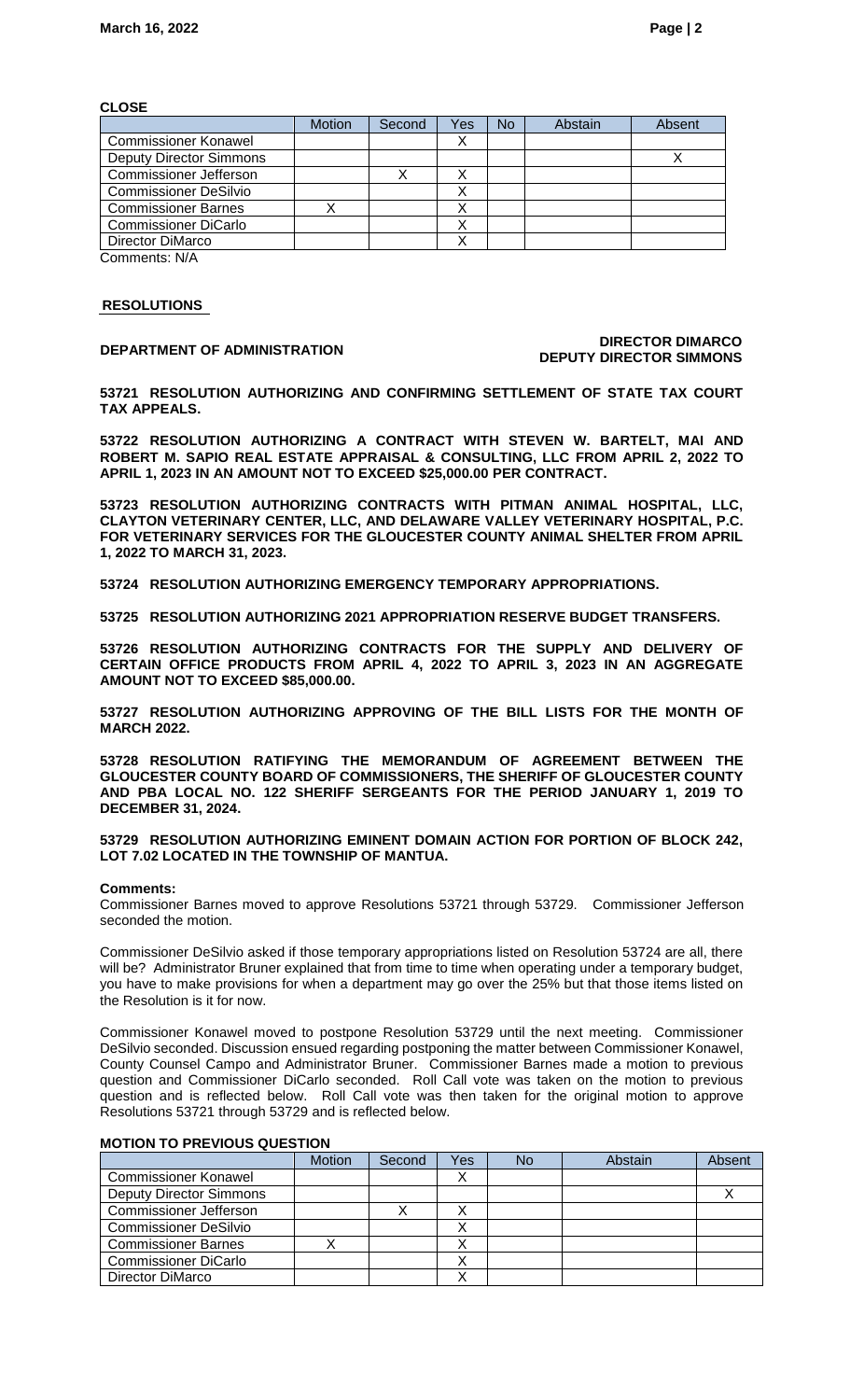### **Motion to approve Resolutions 53721 through 53729 as read.**

|                                | <b>Motion</b> | Second | Yes | No | Abstain                      | Absent |
|--------------------------------|---------------|--------|-----|----|------------------------------|--------|
| <b>Commissioner Konawel</b>    |               |        | X   |    |                              |        |
| <b>Deputy Director Simmons</b> |               |        |     |    |                              | X      |
| <b>Commissioner Jefferson</b>  |               | х      |     |    |                              |        |
| <b>Commissioner DeSilvio</b>   |               |        | X   |    |                              |        |
| <b>Commissioner Barnes</b>     | X             |        | X   |    |                              |        |
| <b>Commissioner DiCarlo</b>    |               |        |     |    | <b>Bill List Abstentions</b> |        |
|                                |               |        |     |    | 22-02021;22-01280;           |        |
|                                |               |        |     |    | 22-01287;22-02168;           |        |
|                                |               |        |     |    | 22-02169;22-02170;           |        |
|                                |               |        |     |    | 21-10607;22-01828;           |        |
|                                |               |        |     |    | 22-01007;22-01321;           |        |
|                                |               |        |     |    | 22-01362;22-01811;           |        |
|                                |               |        |     |    | 22-01536;22-01537;           |        |
|                                |               |        |     |    | 22-01538;22-01582;           |        |
|                                |               |        |     |    | 22-01717;22-01793;           |        |
|                                |               |        |     |    | 22-02065                     |        |
| <b>Director DiMarco</b>        |               |        | X   |    |                              |        |

### **DEPARTMENT OF ECONOMIC DEVELOPMENT & PUBLIC WORKS**

### **DEPUTY DIRECTOR SIMMONS COMMISSIONER DICARLO**

**53730 RESOLUTION AUTHORIZING MUNICIPAL AGREEMENTS FOR PUBLIC FACILITIES PROJECTS USING COMMUNITY DEVELOPMENT BLOCK GRANT (CDBG) FUNDS FROM MARCH 16, 2022 TO MARCH 15, 2024.**

**53731 RESOLUTION AUTHORIZING AMENDMENTS TO THE AGREEMENTS WITH THE NEW JERSEY DEPARTMENT OF TRANSPORTATION REGARDING FY 2020-2019 AND FY 2021 LOCAL BRIDGES FUTURE NEEDS ("LBFN") FUNDING.** 

**53732 RESOLUTION AUTHORIZING CHANGE ORDER 01 TO INCREASE THE CONTRACT WITH A.P. CONSTRUCTION, INC.**

**53733 RESOLUTION AUTHORIZING CHANGE ORDER 01-FINAL TO DECREASE THE CONTRACT WITH J. FLETCHER CREAMER & SON, INC.**

**53734 RESOLUTION AUTHORIZING AN EXTENSION TO THE CONTRACT WITH SOUTH STATE, INC. FROM APRIL 4, 2022 TO APRIL 3, 2024 IN AN AMOUNT NOT TO EXCEED \$2,500,000.00 PER YEAR.**

|                                | <b>Motion</b> | Second | Yes | No. | Abstain | Absent |
|--------------------------------|---------------|--------|-----|-----|---------|--------|
| <b>Commissioner Konawel</b>    |               |        |     |     |         |        |
| <b>Deputy Director Simmons</b> |               |        |     |     |         |        |
| <b>Commissioner Jefferson</b>  |               |        |     |     |         |        |
| <b>Commissioner DeSilvio</b>   |               |        |     |     |         |        |
| <b>Commissioner Barnes</b>     |               |        |     |     |         |        |
| <b>Commissioner DiCarlo</b>    |               |        | Λ   |     |         |        |
| <b>Director DiMarco</b>        |               |        |     |     |         |        |
|                                |               |        |     |     |         |        |

### **Motion to approve Resolutions 53730 through 53734 as read.**

Comments: N/A

### **DEPARTMENT OF PUBLIC SAFETY & VETERANS AFFAIRS**

**COMMISSIONER DICARLO DEPUTY DIRECTOR SIMMONS**

**53735 RESOLUTION AUTHORIZING A CONTRACT WITH STRYKER SALES CORPORATION FROM MARCH 16, 2022 TO MARCH 15, 2024 FOR \$21,200.00 PER YEAR.**

**53736 RESOLUTION AUTHORIZING PURCHASES FROM CORE BTS, INC. VIA STATE CONTRACT FROM JANUARY 1, 2022 TO DECEMBER 31, 2022 FOR A TOTAL AMOUNT OF \$31,576.54.**

**53737 RESOLUTION AUTHORIZING AN EXTENSION TO THE CONTRACT WITH WAYMAN FIRE PROTECTION, INC. FROM MARCH 21, 2022 TO MARCH 20, 2023 IN AN AMOUNT NOT TO EXCEED \$50,000.00.**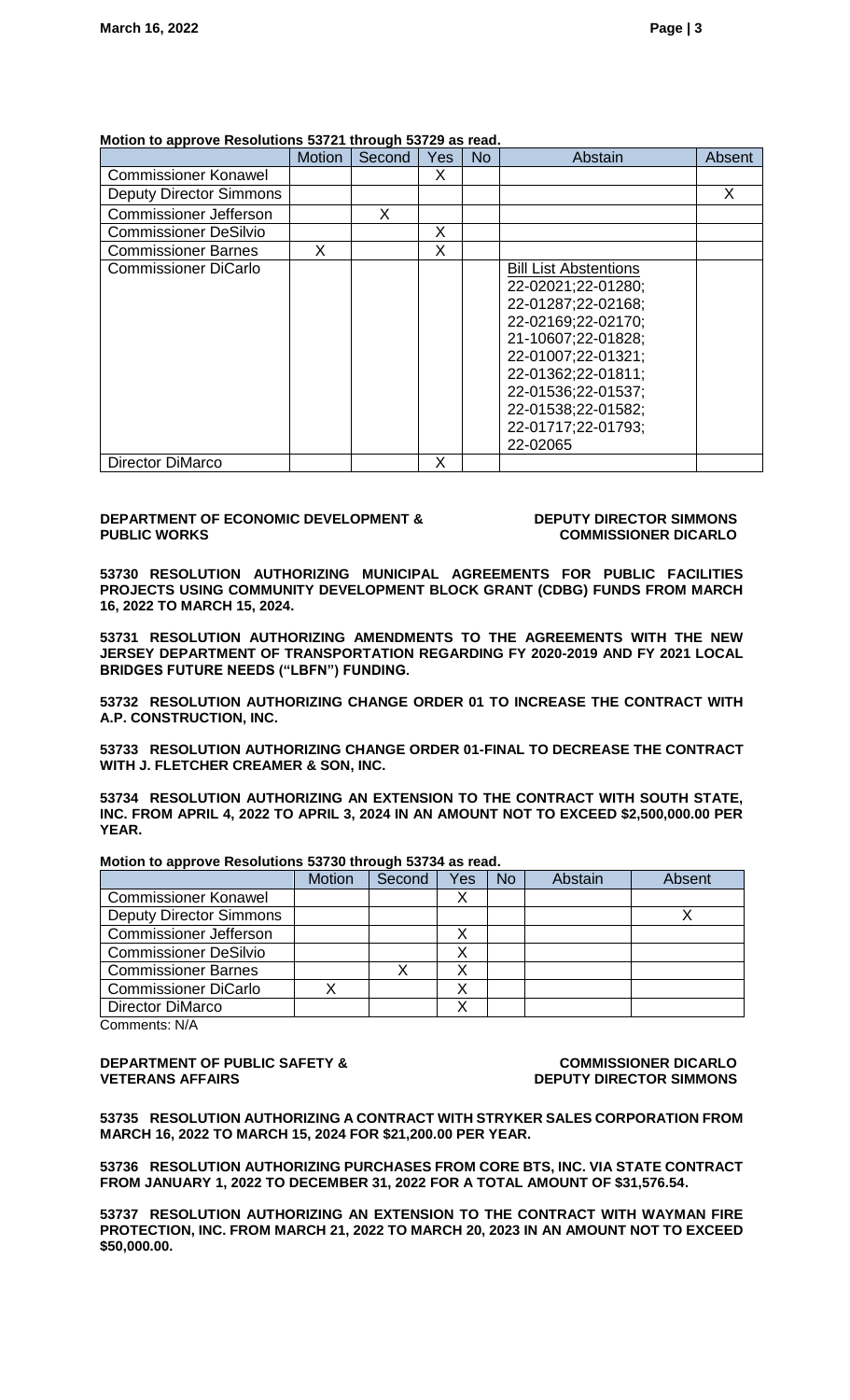**53738 RESOLUTION AUTHORIZING AN EXTENSION TO THE CONTRACT WITH CONTINUANT, INC. FROM APRIL 7, 2022 TO APRIL 6, 2023 FOR \$43,253.40.**

### **Motion to approve Resolutions 53734 through 53738 as read.**

|                                | <b>Motion</b> | Second | Yes | <b>No</b> | Abstain | Absent |
|--------------------------------|---------------|--------|-----|-----------|---------|--------|
| <b>Commissioner Konawel</b>    |               |        |     |           |         |        |
| <b>Deputy Director Simmons</b> |               |        |     |           |         |        |
| <b>Commissioner Jefferson</b>  |               |        | v   |           |         |        |
| <b>Commissioner DeSilvio</b>   |               |        |     |           |         |        |
| <b>Commissioner Barnes</b>     |               |        |     |           |         |        |
| <b>Commissioner DiCarlo</b>    |               |        |     |           |         |        |
| <b>Director DiMarco</b>        |               |        |     |           |         |        |
| $Ccommon 0 1 N N$              |               |        |     |           |         |        |

Comments: N/A

## **DEPARTMENT OF HEALTH & HUMAN SERVICES COMMISSIONER JEFFERSON**

# **COMMISSIONER BARNES**

**53739 RESOLUTION AUTHORIZING THE ACCEPTANCE OF STATE/COMMUNITY PARTNERSHIP AND FAMILY COURT FUNDS FROM THE STATE OF NEW JERSEY JUVENILE JUSTICE COMMISSION FROM JANUARY 1, 2022 TO DECEMBER 31, 2022 IN THE TOTAL AMOUNT OF \$557,805.00.** 

**53740 RESOLUTION AUTHORIZING THE ACCEPTANCE OF THE 2022 JUVENILE DETENTION ALTERNATIVE INITIATIVE INNOVATIONS GRANT FROM THE STATE OF NEW JERSEY JUVENILE JUSTICE COMMISSION FROM JANUARY 1, 2022 TO DECEMBER 31, 2022 FOR \$120,000.00.**

**53741 RESOLUTION AUTHORIZING AN AMENDMENT TO THE CONTRACT WITH MARYVILLE, INC. TO INCREASE THE CONTRACT AMOUNT BY \$20,543.40 RESULTING IN AN AMOUNT NOT TO EXCEED \$329,742.40 THROUGH DECEMBER 31, 2021.**

**53742 RESOLUTION AUTHORIZING AN APPLICATION WITH THE NEW JERSEY DEPARTMENT OF HEALTH, DIVISION OF FAMILY HEALTH SERVICES AND ACCEPTANCE OF FUNDS RELATIVE TO THE WIC SENIOR FARMER MARKET NUTRITION PROGRAM FROM JUNE 1, 2022 TO SEPTEMBER 30, 2022 FOR \$2,000.00.**

## **Motion to approve Resolutions 53739 and 53742 as read.**

|                                | <b>Motion</b> | Second | Yes | No | Abstain | Absent |
|--------------------------------|---------------|--------|-----|----|---------|--------|
| <b>Commissioner Konawel</b>    |               |        | ∧   |    |         |        |
| <b>Deputy Director Simmons</b> |               |        |     |    |         |        |
| <b>Commissioner Jefferson</b>  |               |        |     |    |         |        |
| <b>Commissioner DeSilvio</b>   |               |        |     |    |         |        |
| <b>Commissioner Barnes</b>     |               |        | X   |    |         |        |
| <b>Commissioner DiCarlo</b>    |               |        | ∧   |    |         |        |
| Director DiMarco               |               |        |     |    |         |        |

Comments: N/A

### **DEPARTMENT OF LAW & JUSTICE COMMISSIONER DESILVIO COMMISSIONER KONAWEL**

**53743 RESOLUTION AUTHORIZING AN APPLICATION WITH THE NEW JERSEY DEPARTMENT OF LAW AND PUBLIC SAFETY AND ACCEPTANCE OF FUNDS RELATIVE TO THE FFY21 VICTIMS OF CRIME ACT (VOCA) GRANT FROM JULY 1, 2022 TO JUNE 30, 2023 FOR \$410,257.00 WITH AN IN-KIND MATCH OF \$557,457.00 FOR A TOTAL AMOUNT OF \$967,714.00.**

**53744 RESOLUTION AUTHORIZING AN APPLICATION WITH THE NEW JERSEY DEPARTMENT OF LAW AND PUBLIC SAFETY AND ACCEPTANCE OF FUNDS RELATIVE TO THE FFY20 STOP VIOLENCE AGAINST WOMEN ACT (VAWA) GRANT PROGRAM FROM JULY 1, 2022 TO JUNE 30, 2023 FOR \$31,656.00 WITH AN IN-KIND MATCH OF \$206,568.00 FOR A TOTAL AMOUNT OF \$238,224.00.**

### **Motion to approve Resolutions 53743 and 53744 as read.**

|                                | <b>Motion</b> | Second | Yes | <b>No</b> | <b>Abstain</b> | Absent |
|--------------------------------|---------------|--------|-----|-----------|----------------|--------|
| <b>Commissioner Konawel</b>    |               |        |     |           |                |        |
| <b>Deputy Director Simmons</b> |               |        |     |           |                |        |
| <b>Commissioner Jefferson</b>  |               |        | X   |           |                |        |
| <b>Commissioner DeSilvio</b>   |               |        |     |           |                |        |
| <b>Commissioner Barnes</b>     |               |        |     |           |                |        |
| <b>Commissioner DiCarlo</b>    |               |        |     |           |                |        |
| <b>Director DiMarco</b>        |               |        |     |           |                |        |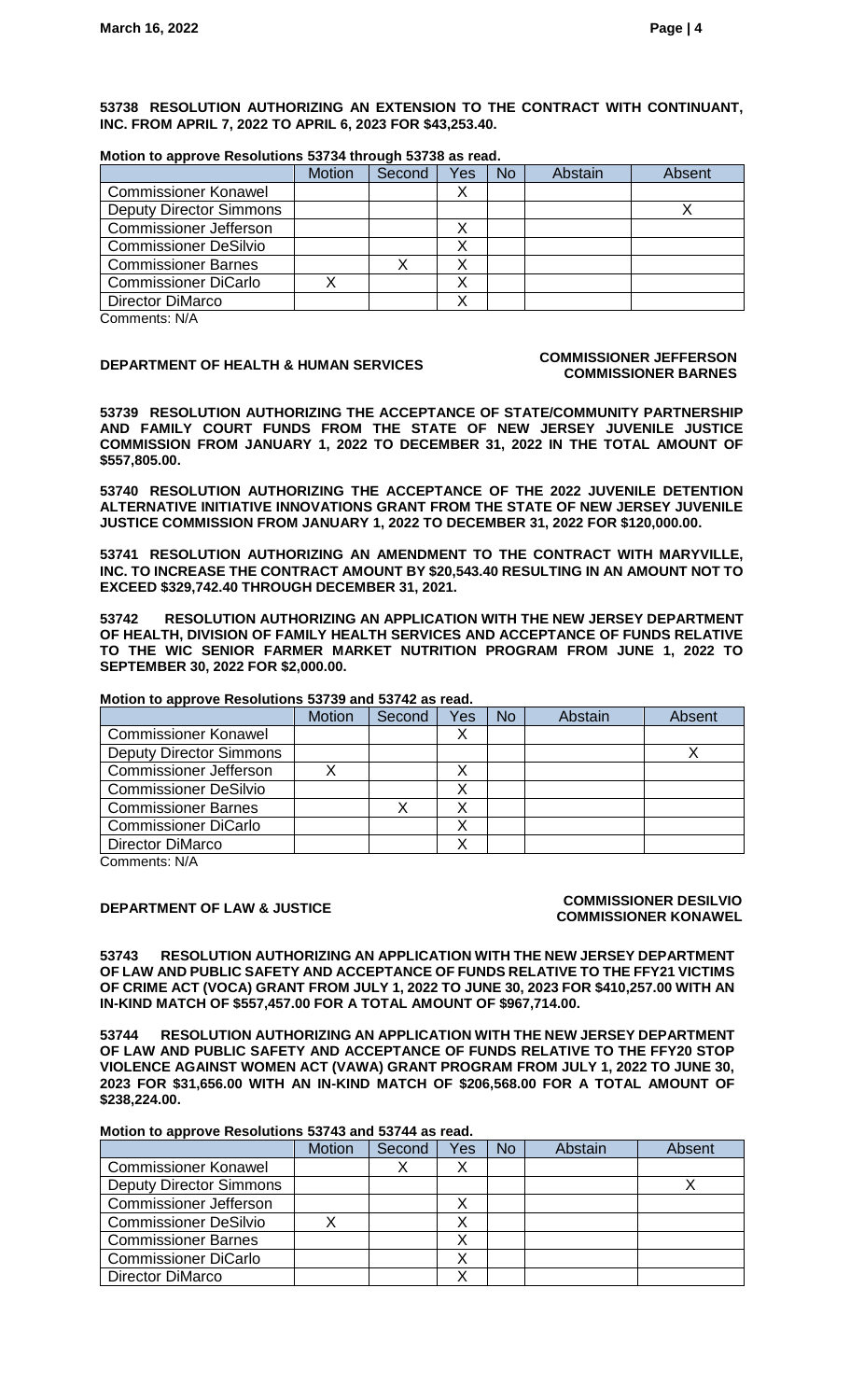Comments: N/A

### **DEPARTMENT OF EDUCATION, LAND & PROPERTY**

### **COMMISSIONER BARNES COMMISSIONER JEFFERSON**

**53745 RESOLUTION AUTHORIZING CONTRACTS WITH BACH ASSOCIATES AND BRYSON & YATES CONSULTING ENGINEERS, LLC. FROM MARCH 8, 2022 TO MARCH 7, 2023 IN AN AMOUNT NOT TO EXCEED \$250,000.00 PER CONTRACT.**

**53746 RESOLUTION AUTHORIZING AN EXTENSION TO THE CONTRACT WITH AP PLUMBING & HEATING SUPPLY, LLC. FROM MARCH 4, 2022 TO MARCH 3, 2023 IN AN AMOUNT NOT TO EXCEED \$80,000.00.**

### **Motion to approve Resolutions 53745 and 53747 as read.**

|                                | <b>Motion</b> | Second | Yes | <b>No</b> | Abstain | Absent |
|--------------------------------|---------------|--------|-----|-----------|---------|--------|
| <b>Commissioner Konawel</b>    |               |        |     |           |         |        |
| <b>Deputy Director Simmons</b> |               |        |     |           |         |        |
| <b>Commissioner Jefferson</b>  |               |        | Λ   |           |         |        |
| <b>Commissioner DeSilvio</b>   |               |        |     |           |         |        |
| <b>Commissioner Barnes</b>     |               |        |     |           |         |        |
| <b>Commissioner DiCarlo</b>    |               |        |     |           |         |        |
| <b>Director DiMarco</b>        |               |        |     |           |         |        |

Comments: N/A

### **DEPARTMENT OF GOVERNMENT SERVICES COMMISSIONER KONAWEL COMMISSIONER DESILVIO**

### **53747 RESOLUTION AUTHORIZING AN EMERGENCY CONTRACT WITH ROYAL PRINTING SERVICE FOR \$20,080.00.**

|                                | <b>Motion</b> | Second | Yes | <b>No</b> | Abstain | Absent |
|--------------------------------|---------------|--------|-----|-----------|---------|--------|
| <b>Commissioner Konawel</b>    |               |        | ∧   |           |         |        |
| <b>Deputy Director Simmons</b> |               |        |     |           |         |        |
| Commissioner Jefferson         |               |        | ◡   |           |         |        |
| <b>Commissioner DeSilvio</b>   |               |        | ◡   |           |         |        |
| <b>Commissioner Barnes</b>     |               |        |     |           |         |        |
| <b>Commissioner DiCarlo</b>    |               |        |     |           |         |        |
| <b>Director DiMarco</b>        |               |        |     |           |         |        |
| Comments: N/A                  |               |        |     |           |         |        |

Old Business

New Business

### **Public Portion (time limit of five (5) minutes per person) OPEN**

|                                | <b>Motion</b> | Second | Yes | No | Abstain | Absent |
|--------------------------------|---------------|--------|-----|----|---------|--------|
| <b>Commissioner Konawel</b>    |               |        | ↗   |    |         |        |
| <b>Deputy Director Simmons</b> |               |        |     |    |         |        |
| <b>Commissioner Jefferson</b>  |               |        |     |    |         |        |
| <b>Commissioner DeSilvio</b>   |               |        |     |    |         |        |
| <b>Commissioner Barnes</b>     |               |        |     |    |         |        |
| <b>Commissioner DiCarlo</b>    |               |        | ↗   |    |         |        |
| Director DiMarco               |               |        |     |    |         |        |

**John Trimble, Monroe Township** – First question, why is Gloucester County in the business of running a daycare business? A daycare center that has consistently lost over a million dollars year.

Administrator Bruner explained that the daycare center does not lose over a million dollars year and that in fact the Gloucester County Improvement Authority is responsible for the daycare operation not the County government. Mr. Trimble continued to interrogate Administrator Burner regarding the GCIA and GCUA monies passing through County government. County Counsel, Campo intervened and explained to Mr. Trimble that this was not a trial nor a cross examination and that Administrator Burner said nothing of the sort.

Mr. Trimble's then asked who the Deputy Business Administrator was. Administrator Bruner said the Deputy Business Administrator does not exist as a title. Mr. Trimble proceed to ask if Michelle Coryell was the Deputy Business Administrator. Administrator Bruner said she was the Deputy County Administrator. Mr. Trimble proceeded to interrogate Administrator Bruner on the hiring, qualifications and salary of Michelle Coryell. County Counsel Campo, reminded Mr. Trimble that this was not a trial and that we do not discuss personnel matters at an open public meeting. Mr. Trimble proceeded to ask questions